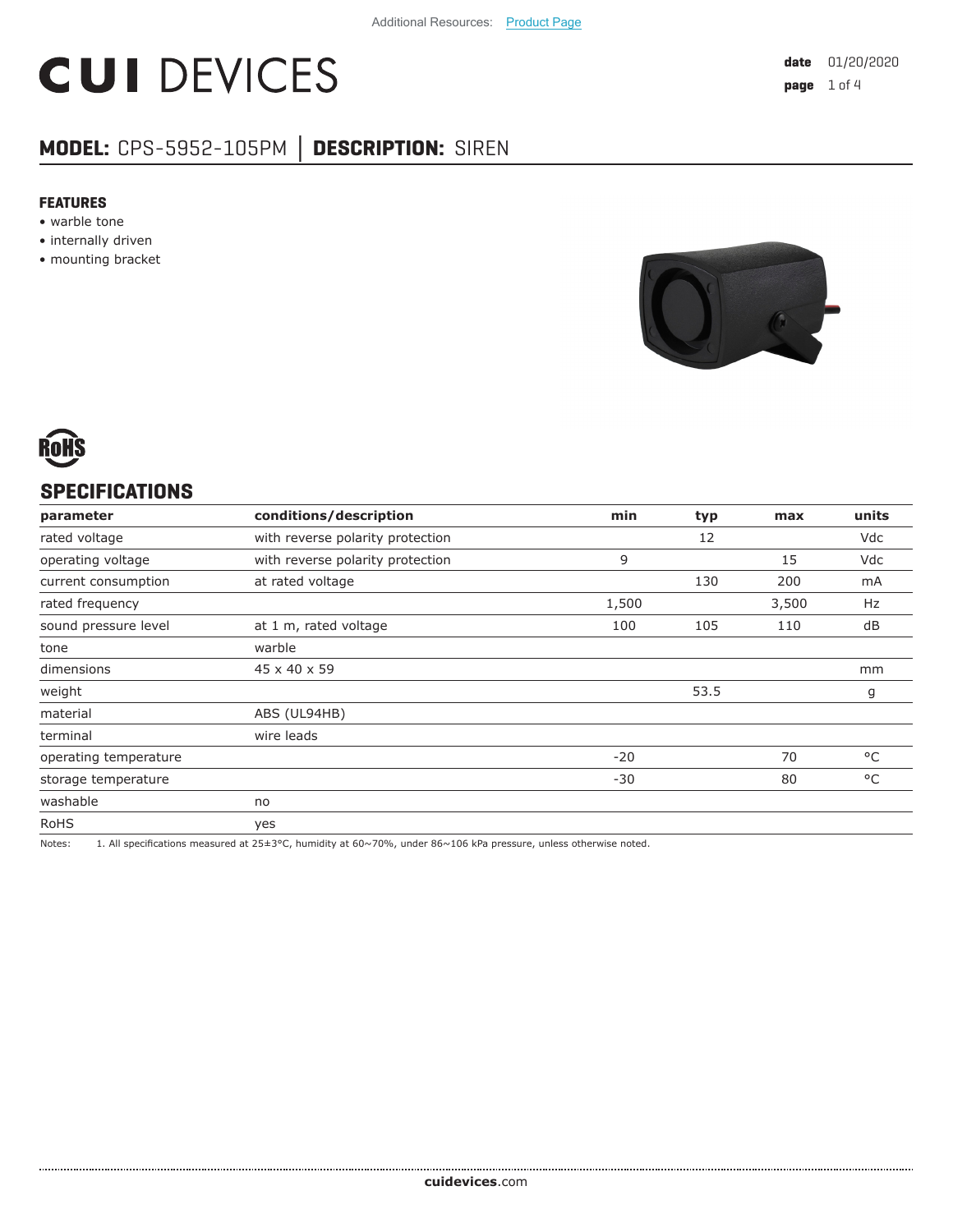### **MECHANICAL DRAWING**

units: mm tolerance: ±3 mm

wire: UL 1007 24 AWG





Bottom Bracket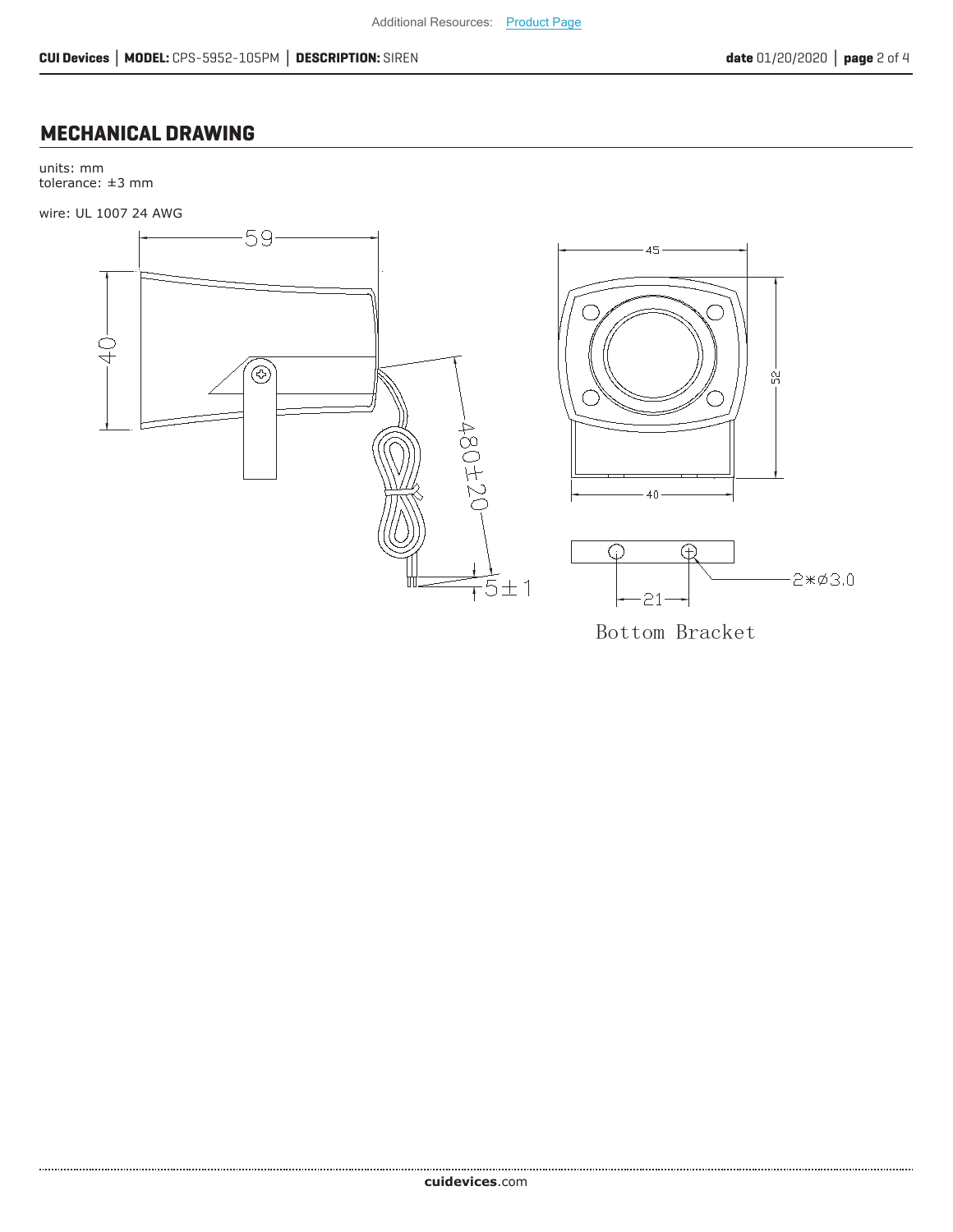#### **PACKAGING**

#### units: mm

........................

Carton Size: 290 x 240 x 480 mm Carton QTY: 200 pcs per carton